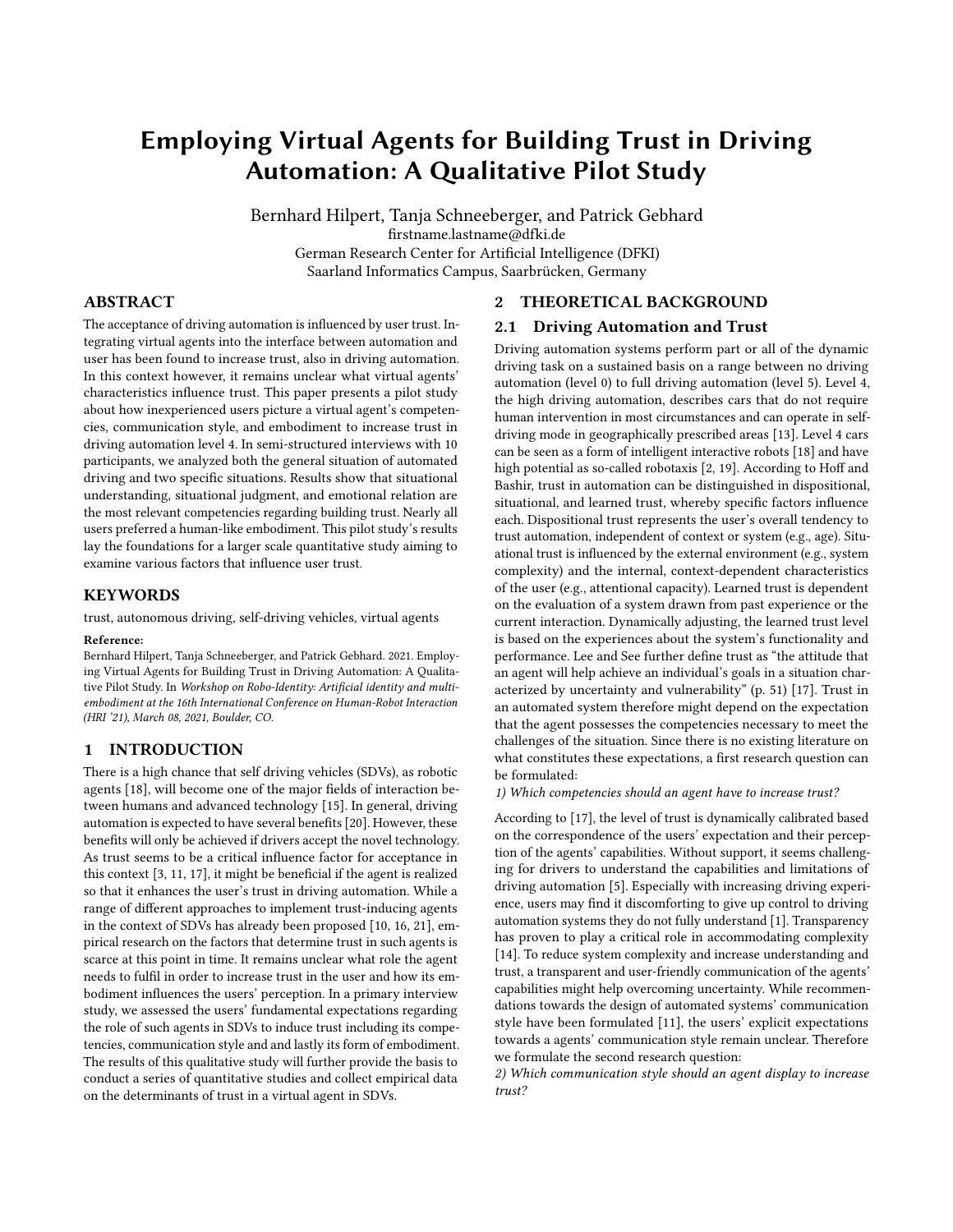### 2.2 Embodiment and Trust

Lastly, the embodiment of the agent plays a critical role in inducing trust in the user. Who the agent comes across is consequential for the acceptance and the building of trust in SDVs. The use of embodied virtual agents to increase trust in driving automation has been considered [\[10\]](#page-3-6). The authors compared different visualizations of a driving automation's interpretation of the current situation and its corresponding actions aiming to increase trust. Compared to a baseline showing car indicators, a human-like chauffeur avatar did not significantly increase trust. It seems that unspecific humanlike appearance might not be enough to increase trust in driving automation per se. Research from other automation contexts, however, has shown that the integration of human-like virtual agents that explain complex facts can lead to an increase of trust in the autonomous intelligent system [\[22\]](#page-3-15). An anthropomorphic perception increases users' understanding by allowing them to attribute pre-existing knowledge and structures. This positively influences comprehension and helps to establish an emotional relation [\[6\]](#page-3-16). In driving automation, adding human-like voice output as an anthropomorphic feature was found to increase trust [\[21\]](#page-3-8). It seems to be unclear what form of embodiment the users expect and how it influences their perception of the agent and the SDV itself. Based on the findings that anthropomorphic agents increase trust [\[4,](#page-3-17) [6,](#page-3-16) [21,](#page-3-8) [22\]](#page-3-15), we formulate the following hypothesis: An agent aiming to increase trust in driving automation, is expected to have an anthropomorphic appearance.

#### 2.3 Interview Outline

As a first step to answer these research questions and find first evidence that supports the hypothesis, we conducted qualitative interviews with drivers usually driving cars within the automation levels between 0 or 1. Trust is influenced by general determinants, but also highly situation- and context-dependent and therefore dynamic [\[11,](#page-3-4) [12\]](#page-3-18), Moreover, trust is a dynamic variable calibrated along provided information prior to and during the initial drive with an automated vehicle [\[11,](#page-3-4) [14\]](#page-3-14) or in high stakes situations[\[9\]](#page-3-19). We explore the two research questions and the hypothesis for both the general situation of automated driving and in two trust critical driving scenarios. The first situation describes the very first experience with the automated vehicle and the first interaction with the virtual agent. The second situation describes a high-stakes situation, namely, entering a motorway.

#### 3 METHODS

#### 3.1 Participants and Interviewers

We recruited 10 participants via social network applications, who were carefully selected to be representative concerning certain key variables such as gender, age, and driving habits. The sample was equally distributed in gender (5 female) and age ( $M = 51.4$ , SD = 22.2). Every age group (18-30, 31-45, 46-60, 61-75, above 75) was covered with a female and a male participant each. Participants drove on average 213.7 km per week (SD = 214.8 km, Min = 2 km,  $Max = 600$  km). All participants were German native speakers and acquired their driver's licence and driving experience in Germany. Participation was voluntary.

The four interviewers (2 female) were aged between 22 and 31.

### 3.2 Procedure

The interviews were either conducted virtually or in-person (especially with the elderly participants). For the video conference interviews, the camera of both the interviewee and the interviewer was enabled. After welcoming the participant, the interviewer explained the interview's goal and outline. To ensure the same level of knowledge regarding driving automation level 4 and virtual agents, a standardized description of both was read aloud. Afterward, participants were asked to imagine themselves in an automated car, supported by Video 1. Then, participants were asked to answer general questions on their expectations towards the agents' appearance, competencies, and communication style that would increase their trust. This was followed by describing two specific, trust critical situations: First contact with an automated vehicle and entering a motorway. For each of these situations, a video was shown (Video 2 + 3), and participants were subsequently asked about their expectations towards the agents' situation-specific competencies and communication style. The interview was concluded by three general questions and the inquiry of the demographic data. In the end, participants were thanked for their participation and released. The interviews were audio-recorded and took on average 38.5 minutes.

#### 3.3 Material

The interviews were conducted in a semi-structured setting, where the interview structure, the set of questions, and their order remained the same for all participants.

Competencies were assessed using five general (e.g., "What do you expect from a virtual agent who creates trust in an automated car?") and four questions for each trust-critical situation (e.g., "What would you expect from the agent to say or do in this situation for you to be able to trust the driving automation?") on the content the agent should provide to increase trust.

Communication style was examined using 4 questions on how the agent should interact with the interviewee (e.g., "How would you like the agent to act in this situation for you to be able to trust it?"). Embodiment included a general picture of the agent, anthropomorphism level, preferred gender, visualization, and presence. In addition to that, the participants were asked specifically if they perceived the agent as a representation of the SDV or a separate entity.

The demographic data included among others age, gender, and weekly driven kilometers.

We showed three first person persepctive videos to help the participants picture themselves being inside an automated vehicle. Video 1 (90 s) showed a drive with a Tesla driving through different situations without the driver's interference. Video 2 (30 s) showed somebody entering a Tesla and putting on the seat belt. Video 3 (70 s) showed a dashcam video of a car entering a German motorway. All videos were played without sound but explained by the interviewer.

#### 4 RESULTS

To extract meaningful insights concerning competencies, communication style, and appearance, we analyzed the data in a three-step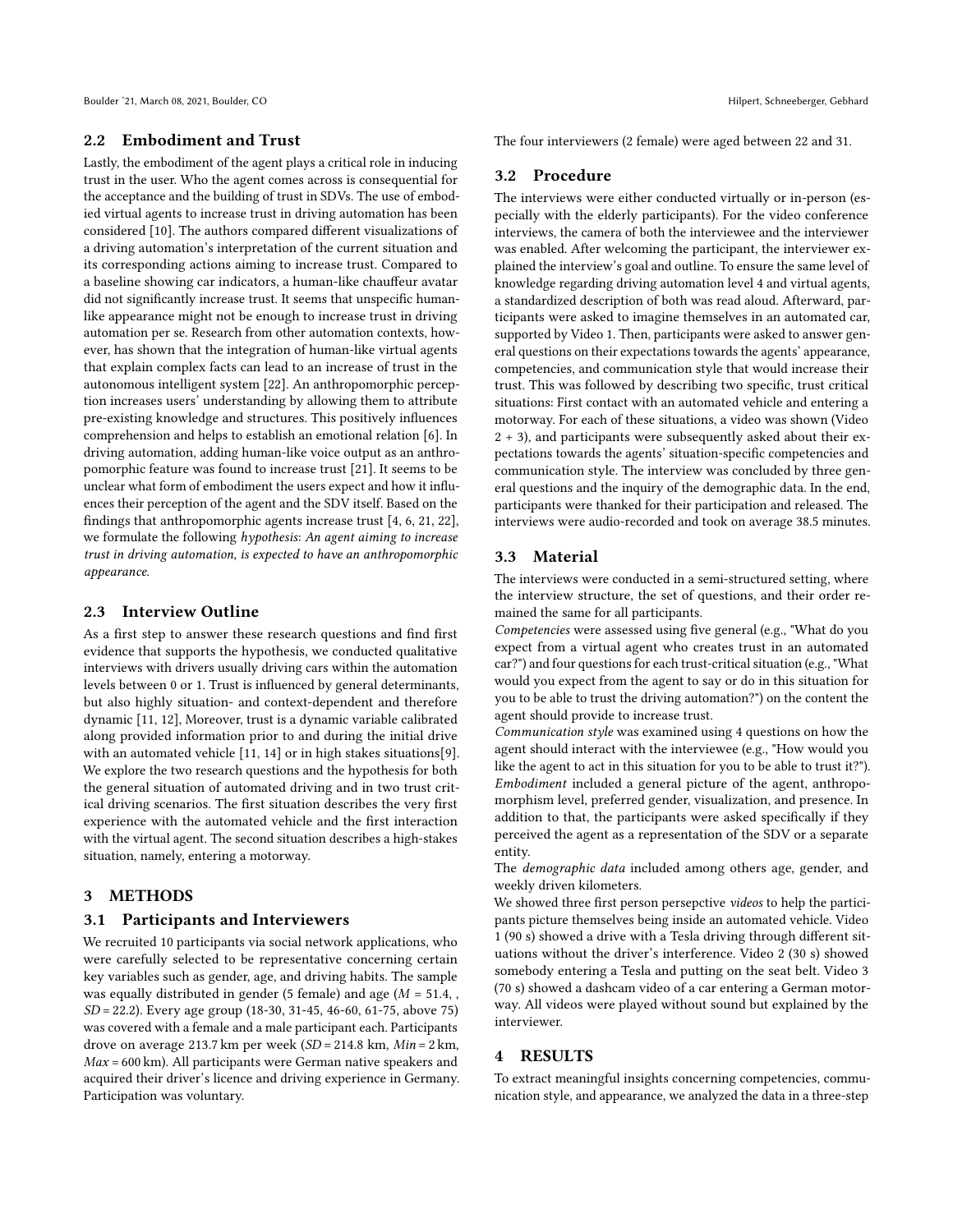<span id="page-2-0"></span>Employing Virtual Agents for Building Trust in Driving Automation: A Qualitative Pilot Study Boulder '21, March 08, 2021, Boulder, CO

| Concept of Competence     | Subconcepts                           | Example                                  |
|---------------------------|---------------------------------------|------------------------------------------|
| Situational understanding | $\overline{(1)$ Context knowledge     | Weather/Route/Traffic                    |
|                           | (2) System status                     | Tire pressure                            |
|                           | (3) Situational awareness             | Location of other cars                   |
| Situational judgement     | (1) Indication of critical situations | "Warning: Pedestrian ahead"              |
|                           | (2) Explanation of driving behavior   | "Adjusting speed to traffic"             |
| Emotional relation        | (1) Perspective taking                | Understanding a situation is challenging |
|                           | (2) Empathy                           | Support when emotionally challenged      |
|                           | (3) Adaptivity                        | Adapt to users' preferences              |
|                           | (4) Small talk                        | Greeting/jokes/Asking for feedback       |

Table 1: Concepts, subconcepts and respective interviewee quote.

process using the Grounded Theory method [\[7,](#page-3-20) [8\]](#page-3-21). As a first step to analyze interviewees' answers, the recorded audios were transcribed and coded by an independent annotator. In a second step, we categorized the coded answers by content and relevance to the research questions. Thirdly, we classified them to extract concepts and subconcepts of explanatory value regarding the three research questions.

Regarding Research question 1, the analysis revealed that participants expected three critical competencies of the agent (see Tab. [1\)](#page-2-0).

Research question 2 focused on the communication style and assessed how the virtual agent should communicate the competencies to increase trust. In total, six attributes could be identified. The mentioned communication styles were "explanatory" (10x), "informative/factual" (9x), closely followed by "reassuring" (8x), "calm"  $(6x)$ , "friendly"  $(6x)$  and "humorous"  $(3x)$ .

All participants expected the virtual agent to communicate proactively in safety-critical situations. Outside of these situations, two participants explicitly stated that the agent should only talk if directly addressed. The other eight participants expected the virtual agent to be proactive also in non-safety critical situations.

Our hypothesis stated that the users would expect an anthropomorphic appearance of the trust increasing agent. The interview answers confirmed this hypothesis. 9 participants requested a human-like visual appearance. The remaining person wanted an agent with a natural language interface and an abstract visualization. 6 participants favored a male agent, 3 a female, and 1 was without preference. Of those participants asking for a human-like appearance, 2 wanted to see a head, 2 wanted a representation of a bust, and 5 wanted to see an upper body including hands. 6 participants wanted the agent to be present all the time, while the rest only when necessary or requested. 8 participants stated that they perceived the agent as a entity separate from the SDV, while the remaining 2 saw no separation. One person specifically expressed the wish to use the assistant of his smart-home system in his SDV.

## 5 DISCUSSION, CONCLUSION AND FUTURE WORK

This study aimed to examine users' expectations towards a trust increasing virtual agent in driving automation. We focused in 10 interviews on competencies, communication style, and embodiment. Results indicate that the primary expectation towards the virtual

agent is to assure the user of the drives' safety. This includes the explanation of situational understanding and judgment. The results regarding the communication style are in line with this, giving the virtual agent a role as explanatory middleman between the driving automation and the user. Furthermore, most of the content that was expected to be proactively communicated referred to safetycritical situations, while most users also emphasized an informative communication style. The agent seems to have a very interactive function between the user and the driving automation. This gives a first hint that users might need an embodiment to understand the driving automation decisions and acquire a feeling of safety and trust. One other important competence of the virtual agent is its ability to build an emotional relation. It seems that users want to be understood, supported, and taken care of to mitigate uncertainty.

The result regarding the embodiment of a trust inducing agent supports other findings that anthropomorphism increases trust in automation [\[4,](#page-3-17) [6,](#page-3-16) [21,](#page-3-8) [22\]](#page-3-15). Additionally, our findings suggest that the agent does not seem to represent the car per se, but rather to fulfil the role of an assistant. This poses the question if the migration or integration of already existing smart assistants might be an option and what its effects on trust would be. Overall, the results of this qualitative study seem to show that it might be difficult for users to trust faceless driving automation that comes without an embodiment. An interactive virtual agent with a human-like appearance and transparent as well as empathetic demonstration of its competencies could support the users in building trust into driving automation. It has to be pointed out that the results of this study should be seen as preliminary and a first step into understanding how to increase trust with a virtual agent in driving automation. Moreover, these results only apply to drivers in the German traffic area and might not be generalized to other countries. However, the results lay the foundation for our planned quantitative study with several agent prototypes to further explore the factors influencing user's trust. Moreover, we want to include the analysis of factors that influence dispositional trust as individual's overall tendency to trust automation, independent of context or a specific system [\[11\]](#page-3-4).

## ACKNOWLEDGMENTS

This work is partly funded by the German Federal Ministry for Economic Affairs and Energy (BMWi) within the EmmI project (funding code 19A20008E ).